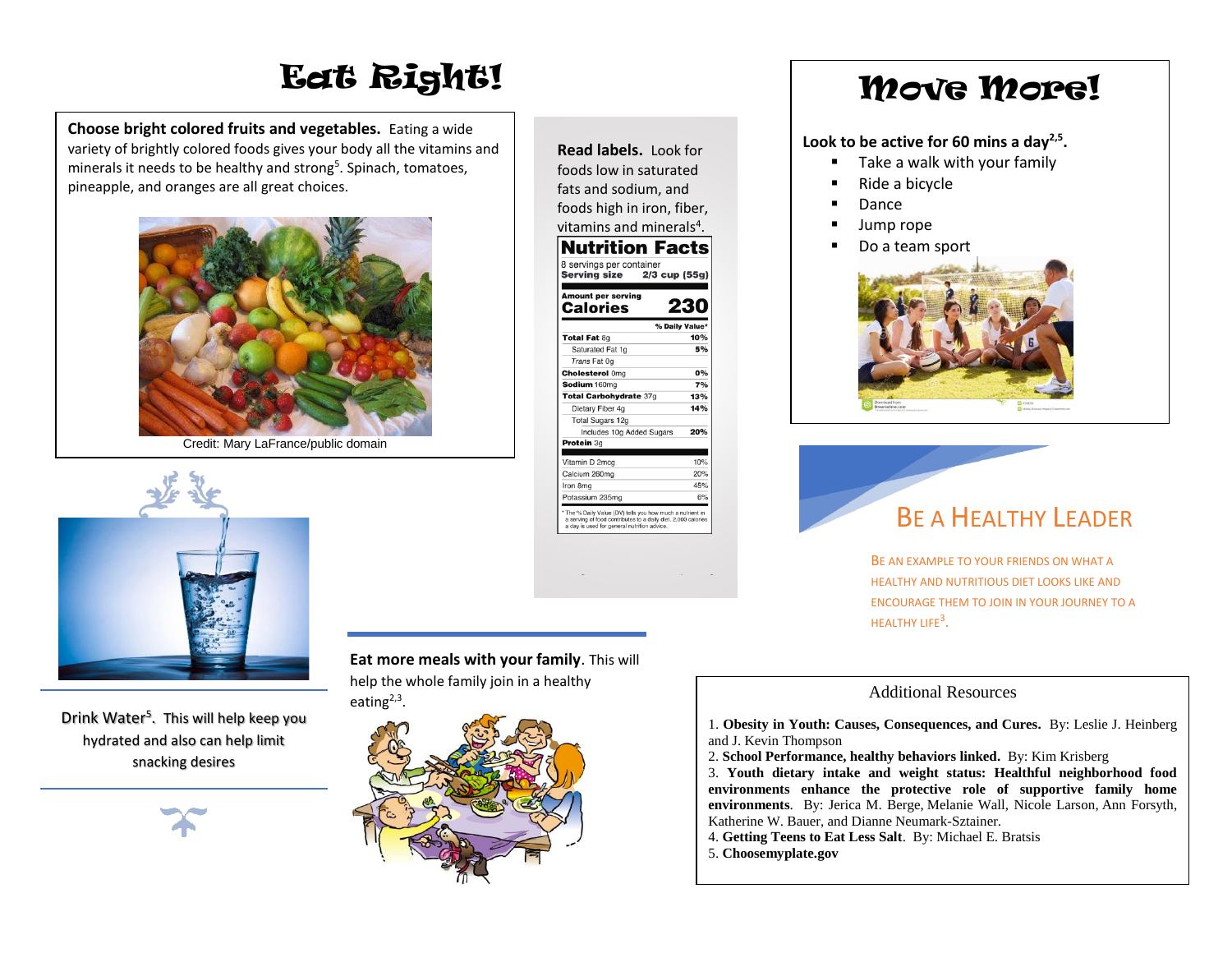#### References:

1. Heinberg LJ, Thompson JK, American Psychological Association. *Obesity in youth: Causes, consequences, and cures.* 1st ed. Washington, DC: American Psychological Association;

2009. [http://une.summon.serialssolutions.com/2.0.0/link/0/eLvHCXMwbV1LawIxEB50heKprbZobWWhZ0t2k427R1eUUrAg9HEMmxcUyvZQevDfO7ONiy0](http://une.summon.serialssolutions.com/2.0.0/link/0/eLvHCXMwbV1LawIxEB50heKprbZobWWhZ0t2k427R1eUUrAg9HEMmxcUyvZQevDfO7ONiy0eE0IYJpN8yTePAPD0gc3-nQk8z7WT2lrm2VwjKGVcV3hz8NblwknKVd4u-POWP23EawfuWybjkzKqateG1BBtUaRodFRlm7xAEfQWuJTvLbHChEArTJokLnx_0V8SyaG2U2iLP9fJLs5_hCnrC4goz-ASOq4ewNkm-LgH0G_PpN0QzkPh_vijjnf0290VTNarl-XjDKdTgXtRQdYsvYYIn_NuBHGRGasz7wsjpbDeVEZ6kTDNJUeoN2IM8UE21ThMQ5SmWpVLKo2D2-R4CFoDUfxV7b5-vhWCLSL6nPMxDE_JcXO6ewL9Xy8JUQu30PNo-u6u0cyU9FuWb9Og5z2yKn-Y.%2010.1037/11868-000) [eE0IYJpN8yTePAPD0gc3-nQk8z7WT2lrm2VwjKGVcV3hz8NblwknKVd4u-](http://une.summon.serialssolutions.com/2.0.0/link/0/eLvHCXMwbV1LawIxEB50heKprbZobWWhZ0t2k427R1eUUrAg9HEMmxcUyvZQevDfO7ONiy0eE0IYJpN8yTePAPD0gc3-nQk8z7WT2lrm2VwjKGVcV3hz8NblwknKVd4u-POWP23EawfuWybjkzKqateG1BBtUaRodFRlm7xAEfQWuJTvLbHChEArTJokLnx_0V8SyaG2U2iLP9fJLs5_hCnrC4goz-ASOq4ewNkm-LgH0G_PpN0QzkPh_vijjnf0290VTNarl-XjDKdTgXtRQdYsvYYIn_NuBHGRGasz7wsjpbDeVEZ6kTDNJUeoN2IM8UE21ThMQ5SmWpVLKo2D2-R4CFoDUfxV7b5-vhWCLSL6nPMxDE_JcXO6ewL9Xy8JUQu30PNo-u6u0cyU9FuWb9Og5z2yKn-Y.%2010.1037/11868-000)POWP23EawfuWybikzKqateG1BBtUaRodFRlm7xAEfQWuJTvLbHChEArTJokLnx\_0V8SyaG2U2iLP9fJLs5\_hCnrC4goz-ASOq4ewNkm-LgH0G\_PpN0QzkPh\_vijinf0290VTNarl-XiDKdTgXtRQdYsvYYIn\_NuBHGRGasz7wsjpbDeVEZ6kTDNJUeoN2IM8UE21ThMQ5SmWpVLKo2D2-[R4CFoDUfxV7b5-vhWCLSL6nPMxDE\\_JcXO6ewL9Xy8JUQu30PNo-u6u0cyU9FuWb9Og5z2yKn-Y. 10.1037/11868-000.](http://une.summon.serialssolutions.com/2.0.0/link/0/eLvHCXMwbV1LawIxEB50heKprbZobWWhZ0t2k427R1eUUrAg9HEMmxcUyvZQevDfO7ONiy0eE0IYJpN8yTePAPD0gc3-nQk8z7WT2lrm2VwjKGVcV3hz8NblwknKVd4u-POWP23EawfuWybjkzKqateG1BBtUaRodFRlm7xAEfQWuJTvLbHChEArTJokLnx_0V8SyaG2U2iLP9fJLs5_hCnrC4goz-ASOq4ewNkm-LgH0G_PpN0QzkPh_vijjnf0290VTNarl-XjDKdTgXtRQdYsvYYIn_NuBHGRGasz7wsjpbDeVEZ6kTDNJUeoN2IM8UE21ThMQ5SmWpVLKo2D2-R4CFoDUfxV7b5-vhWCLSL6nPMxDE_JcXO6ewL9Xy8JUQu30PNo-u6u0cyU9FuWb9Og5z2yKn-Y.%2010.1037/11868-000)

This source may help Jane understand why she is obese. It looks at genetic as well as environmental factors that can lead to obesity as well as ways in which obesity can be solved. This book can help Jane realize that her weight might not be entirely her fault but provide answers as to ways in which she can solve the issue. The book can help her and her family discover ways to help their unhealthy eating habits together.

2. Krisberg K. School performance, healthy behaviors linked. . 2017;47(9):7. [http://link.galegroup.com.une.idm.oclc.org/apps/doc/A515579990/ITOF?u=bidd97564&sid=ITOF&xid=1af99237.](http://link.galegroup.com.une.idm.oclc.org/apps/doc/A515579990/ITOF?u=bidd97564&sid=ITOF&xid=1af99237)

#### This article helps to explain some healthy behaviors that are linked to better school performance. Although there is no proof of causation Jane can benefit from knowing certain actions with health and nutrition can benefit her academically.

3. Berge JM, Wall M, Larson N, Forsyth A, Bauer KW, Neumark-Sztainer D. Youth dietary intake and weight status: Healthful neighborhood food environments enhance the protective role of supportive family home environments. *Health & Place*. 2014;26:69- 77. [http://www.sciencedirect.com.une.idm.oclc.org/science/article/pii/S1353829213001585.](http://www.sciencedirect.com.une.idm.oclc.org/science/article/pii/S1353829213001585) doi: //doiorg.une.idm.oclc.org/10.1016/j.healthplace.2013.11.007.

This article focuses on the environmental factors that impact health. Family time increases healthy eating behaviors and lessens, often times, the amount of eating out. This can be extended into the neighborhood as well. If the neighborhood eats well the household will eat better. This might also work for friends, eating what those around you are eating. This also looks at locations that are not filled with temptation like convenience stores and lost of fast food restaurants but rather grocery stores and farmers markets.

4. Bratsis, M. E. (2015). Getting teens to eat less salt. *The Science Teacher, 82*(2), 12. Retrieved from [https://une.idm.oclc.org/login?url=https://search](https://une.idm.oclc.org/login?url=https://search-proquest-com.une.idm.oclc.org/docview/1654997247?accountid=12756)[proquest-com.une.idm.oclc.org/docview/1654997247?accountid=12756](https://une.idm.oclc.org/login?url=https://search-proquest-com.une.idm.oclc.org/docview/1654997247?accountid=12756)

Sodium is a major issue with kids and especially Jane. This provides a few suggestions on monitoring sodium intake and also offers additional resources for minimizing sodium in a diet.

5. United States Department of Agriculture. 10 tips: Eat smart and be active as you grow. ChooseMyPlate.gov Web site. [https://www.choosemyplate.gov/ten-tips-eat-smart-and-be-active-as-you-grow.](https://www.choosemyplate.gov/ten-tips-eat-smart-and-be-active-as-you-grow) Updated 2017. Accessed Aug 6, 2018.